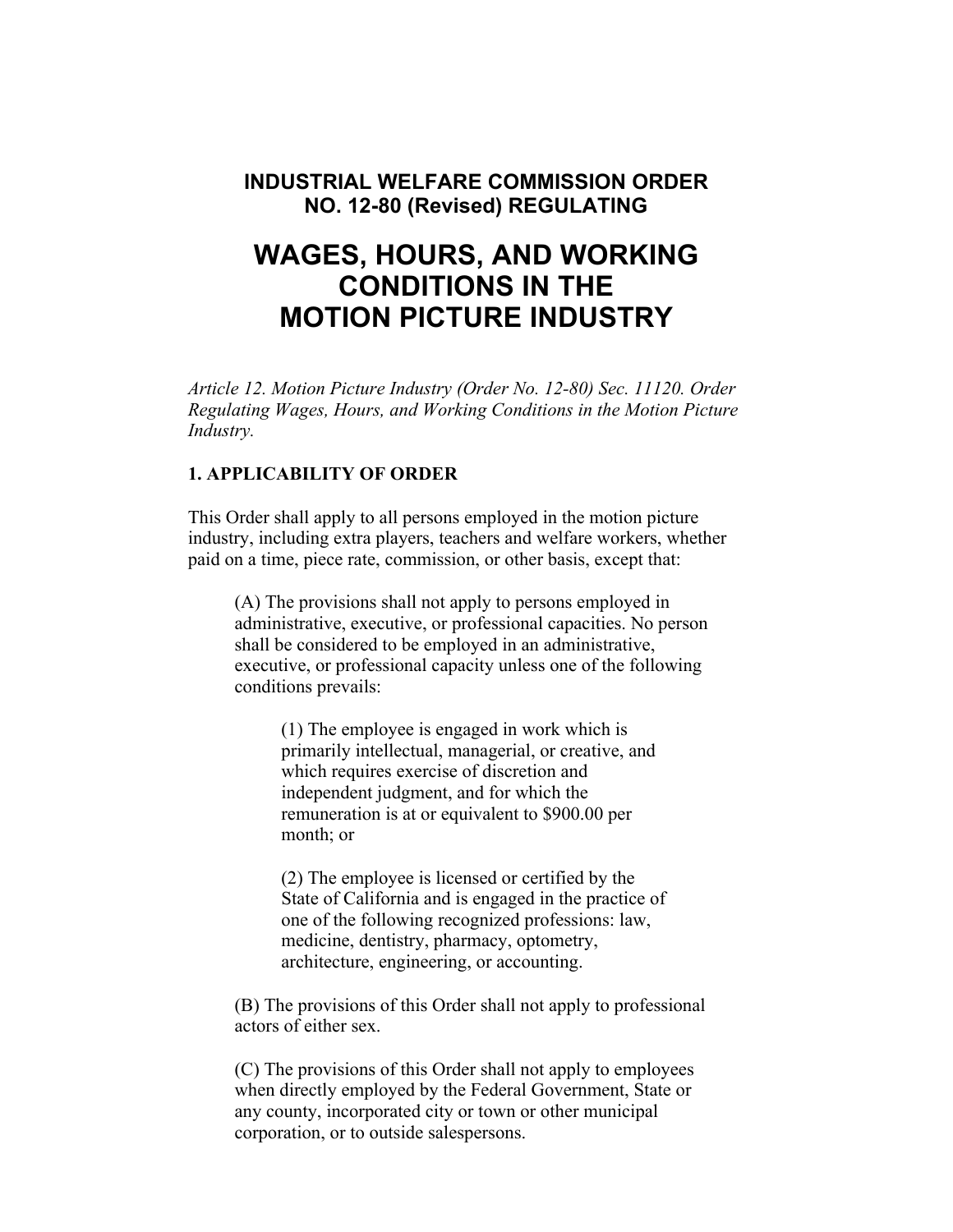(D) Provisions of this Order shall not apply to any individual who is the parent, spouse, child, or legally adopted child of the employer.

#### **2. DEFINITIONS**

(A) **"Commission"** means the Industrial Welfare Commission of the State of California.

(B) **"Division"** means the Division of Labor Standards Enforcement of the State of California.

(C) **"Motion Picture Industry"** means any industry, business, or establishment operated for the purpose of motion picture or television film production, or primarily allied with theatrical or television, motion picture productions, including but not limited to motion pictures for entertainment, commercial, religious, or educational purposes, whether made by film, tape, or otherwise.

(D) **"Employ"** means to engage, suffer, or permit to work.

(E) **"Employee"** means any person employed by an employer.

(F) **"Employer"** means any person as defined in Section 18 of the Labor Code, who directly or indirectly, or through an agent or any other person, employs or exercises control over the wages, hours, or working conditions of any person.

(G) **"Extra Player"** means any person employed by an employer in the production of motion pictures to perform any work, including but not limited to that of a general extra, standin, photographic double, sports player, silent bit, or dress extra; or as extras employed in dancing, skating, swimming, diving, riding, driving, or singing; or as extras employed to perform any other actions, gestures, facial expressions, or pantomime.

(H) **"Hours worked"** means the time during which an employee is subject to the control of an employer, and includes all the time the employee is suffered or permitted to work, whether or not required to do so.

(I) **"Location"** means any place other than the studio premises of the employer, at which the employer shoots all or a portion of a motion picture.

(J) **"Minor"** means, for the purpose of this Order, any person under the age of eighteen (18) years.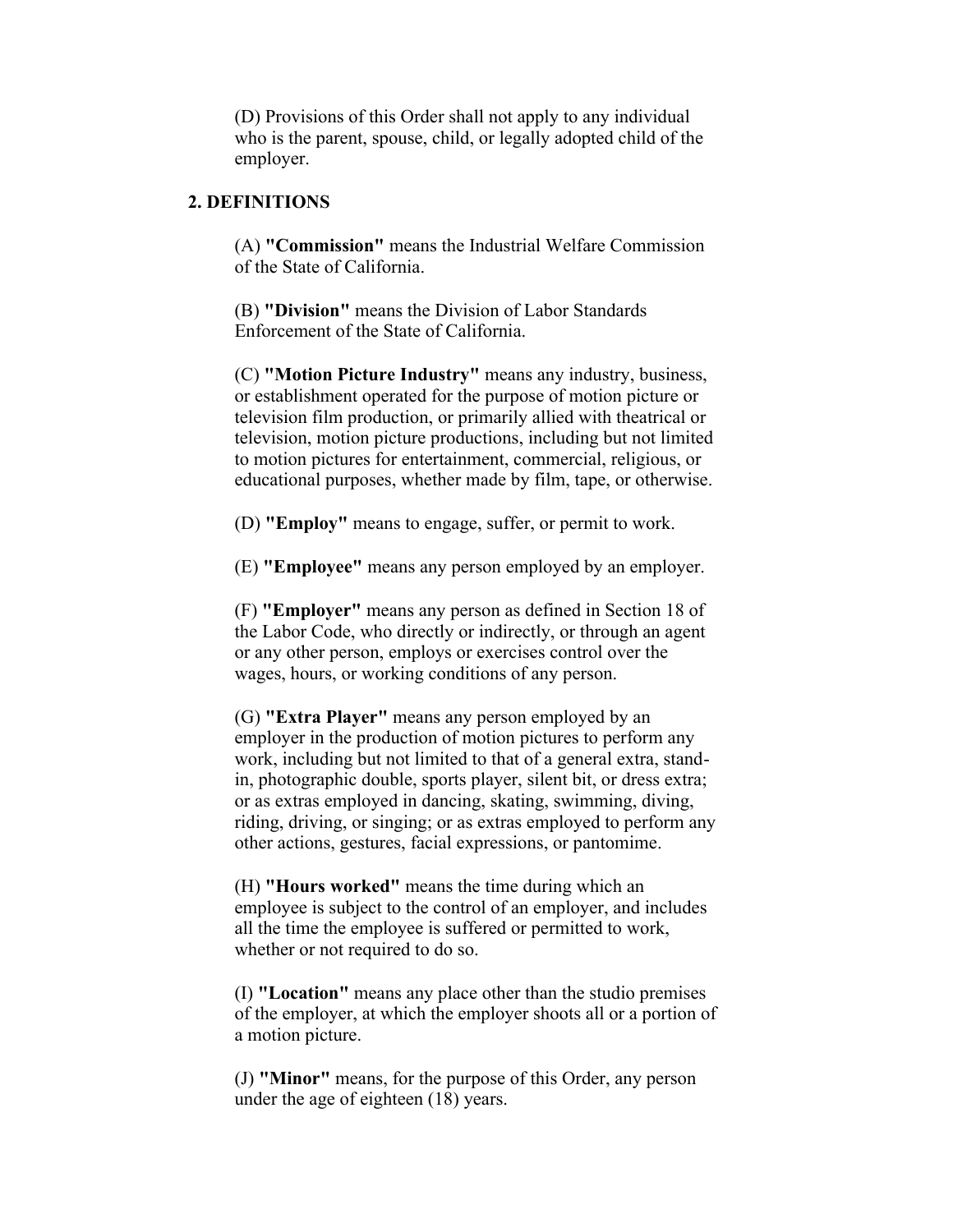(K) **"Outside Salesperson"** means any person, 18 years of age or over, who customarily and regularly works more than half the working time away from the employer´s place of business selling tangible or intangible items or obtaining orders or contracts for products, services or use of facilities.

(L) **"Primarily"** as used in Section 1, Applicability, means more than one-half the employee´s work time.

(M) **"Split shift"** means a work schedule which is interrupted by non-paid non-working periods established by the employer, other than bona fide rest or meal periods.

(N) **"Wages"** (See California Labor Code, Section 200)

(O) **"Workday"** means any consecutive 24 hours beginning at the same time each calendar day.

(P) **"Workweek"** means any seven (7) consecutive days, starting with the same calendar day each week. "Workweek" is a fixed and regularly recurring period of 168 hours, seven (7) consecutive 24-hour periods.

# **3. HOURS AND DAYS OF WORK**

(A) The following overtime provisions are applicable to employees eighteen (18) years of age or over and to employees sixteen (16) or seventeen (17) years of age who are not required by law to attend school: such employees shall not be employed more than eight (8) hours in any workday or more than forty (40) hours in any workweek unless the employee receives one and one-half (1 1/2) times the employee´s regular rate of pay for all work over eight (8) hours in any workday or in excess of forty (40) hours in any workweek or for all hours worked by the employee on the sixth or seventh consecutive workday. Employment beyond the foregoing limits is permissible only under the following conditions:

(1) Employees may be employed up to a maximum of sixteen (16) hours including meal periods in any one day from the time they are required and do report until dismissed, provided the employee is compensated for such overtime at not less than:

> (a) For daily employees and weekly employees, excluding weekly employees guaranteed more than forty (40) hours a workweek and "on call"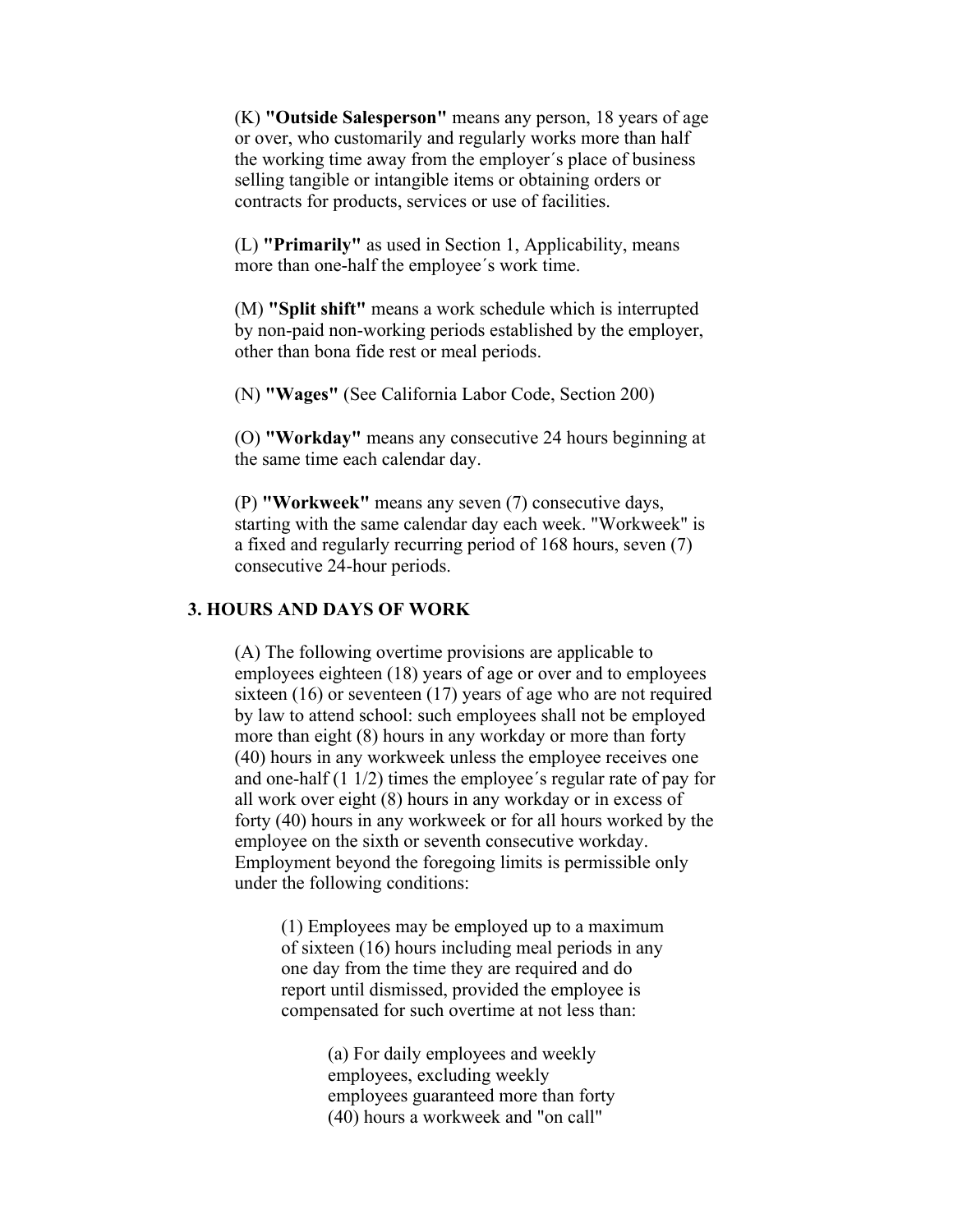employees, one and one-half (1 1/2) times the employee's regular rate of pay for all hours worked in excess of eight (8) hours up to and including twelve (12) hours in any one workday, except as to a location where transportation is provided by the employer, or an overnight location, then up to and including fourteen (14) hours, and for the first eight (8) hours worked on the seventh (7th) consecutive workday; and

(b) Double the employee's regular rate of pay for all hours worked in excess of twelve (12) hours in any workday, except as to a location where transportation is provided by the employer, or an overnight location and then not less than double the employee's regular rate of pay for all hours worked in excess of fourteen (14) hours in any workday, and for all hours worked in excess of eight (8) hours on the seventh (7th) consecutive workday.

(c) Overtime payments shall not be compounded and all payments made by the employer for daily overtime on the basis herein above specified shall be applied toward any sum for weekly overtime.

(B) No employer shall be deemed to have violated the provisions of the above subsection (A) by instituting, pursuant to a written agreement voluntarily executed by the employer and at least two-thirds (2/3) of the affected employees before the performance of the work, a regularly scheduled week of work which includes not more than four (4) working days of not more than ten (10) hours each so long as the employee receives at least two (2) consecutive days off within each workweek, provided that:

(1) The employer is not required to pay the premium wage rate prescribed in subsection (A) for the 9th and 10th hours worked during such workdays;

(2) If an employee on such a four-day schedule is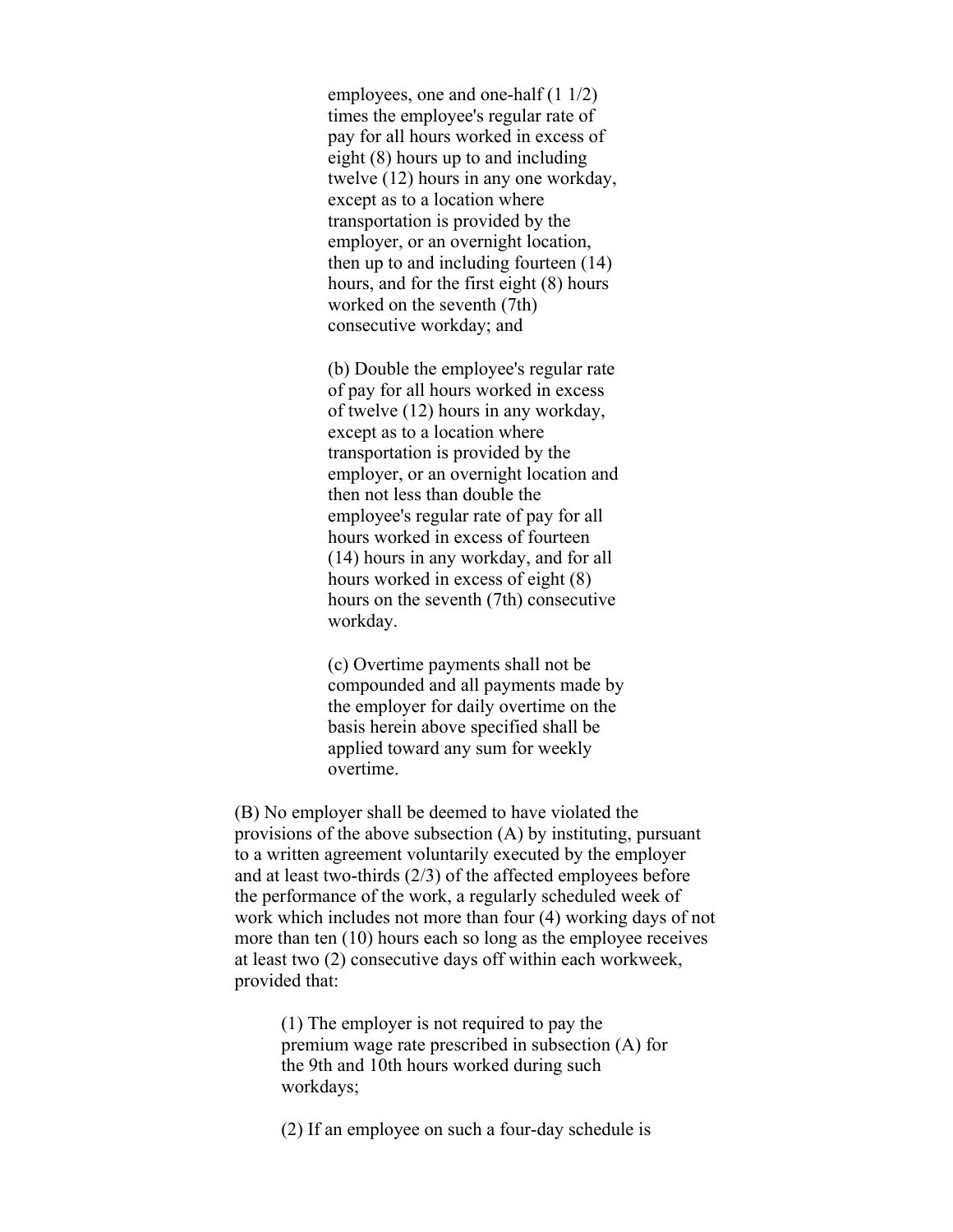required or permitted to work more than ten (10) hours in any workday, the premium wage rate provisions in subsection (A) above shall apply to such employee for those hours worked in excess of the 10th hour of that workday;

(3) Any employee on such a schedule who is required or permitted to work on more than four (4) workdays shall be compensated at the rate of not less than one and one-half (1 1/2) times the employee's regular rate of pay for the first eight (8) hours on such additional workdays and double the employee's regular rate of pay for work in excess of eight (8) hours on those workdays.

(4) After a lapse of twelve (12) months and upon petition of a majority of the affected employees a new vote shall be held and a two-thirds (2/3) vote of the affected employees will be required to reverse the agreement above. If such agreement is revoked the employer shall comply within sixty (60) days. Upon a proper showing by the employer of undue hardship, the Division may grant an extension of the time for compliance.

(C) Extra players employed in excess of eight (8) hours in any workday from the time the extra player is required and does report until dismissed, shall be paid daily overtime compensation as follows:

(1) One and one-half (1 1/2) times the extra player's rate of pay for the ninth (9th) and tenth (10th) work hours of employment and not less than double the extra player's rate of pay for all hours worked thereafter, computed in units of one-tenth (1/10) hours.

(2) Weekly Overtime. The total sum paid to an extra player who works more than forty (40) hours in such workweek for a particular employer shall be the extra player's regular hourly rate of pay times forty (40), plus one and one-half  $(1 \frac{1}{2})$  times such regular hourly rate of pay for all hours worked in excess of forty (40) during such workweek. The regular hourly rate shall be determined by dividing the amount of the weekly salary by the number of regular hours in a workweek.

(3) An extra player employed by the week shall receive payment of daily overtime for all hours or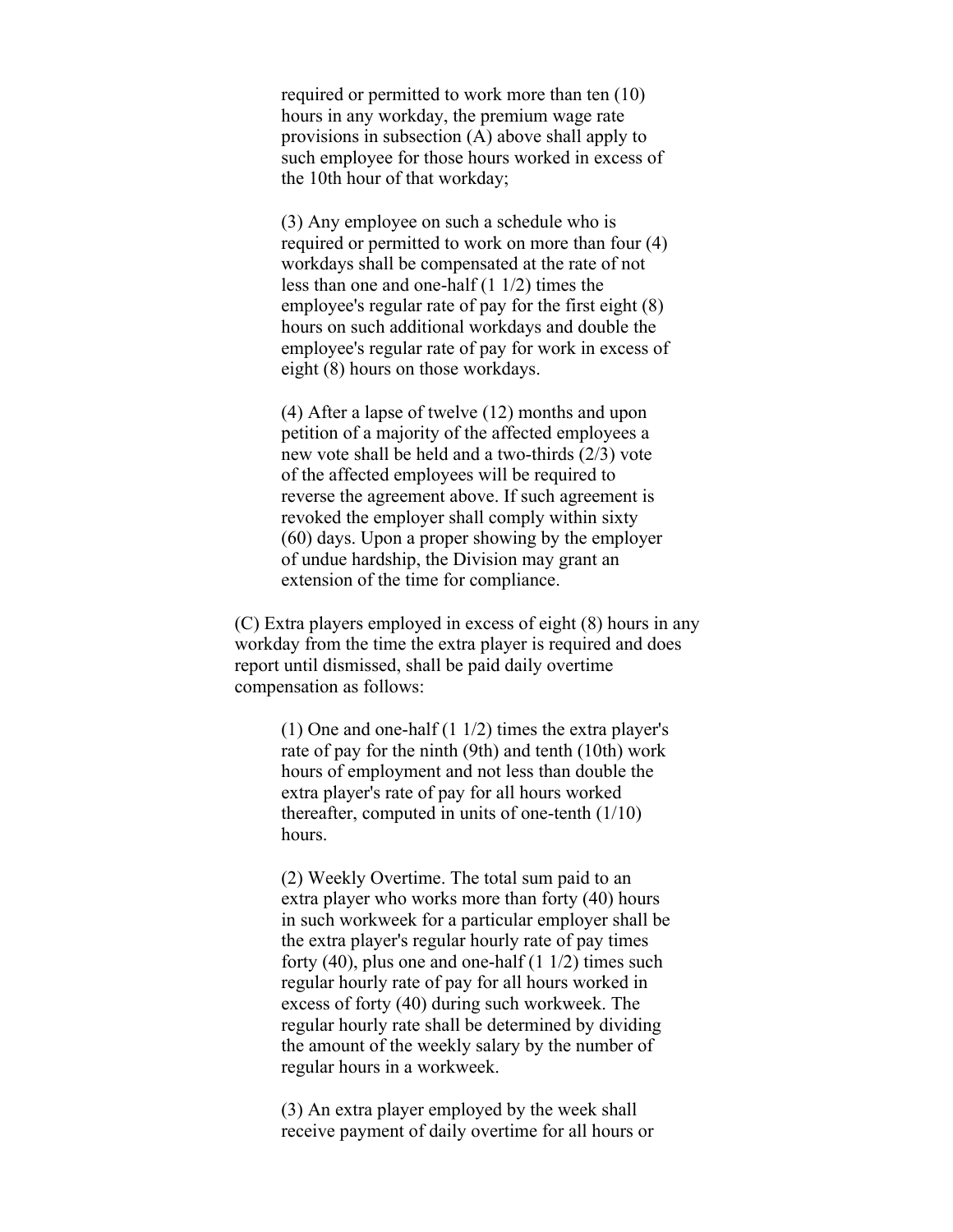fractions thereof worked beyond eight (8) hours in any workday on which such daily overtime occurs as provided above, provided that overtime payments shall not be compounded and all payments made by the employer for daily overtime on the basis herein above specified shall be applied toward any sum due for weekly overtime.

(D) One and one-half (1 1/2) times a minor's regular rate of pay shall be paid for all hours worked on the sixth (6th) consecutive workday except that minors sixteen (16) and seventeen (17) years old who are not required by law to attend school and may therefore be employed for the same hours as an adult are subject to subsections  $(A)$ ,  $(B)$  or  $(C)$  above.

# (**VIOLATIONS OF CHILD LABOR LAWS** are

subject to civil penalties of from \$500 to \$10,000 as well as to criminal penalties provided herein. Refer to California Labor Code Sections 1285 to 1311 and 1390 to 1398 for additional restrictions on the employment of minors.)

(E) No employee shall be required to report to work unless ten (10) hours have elapsed since the termination of the previous day's employment.

(F) Hot meals and hot drinks shall be provided for employees who are required to work after 12 o'clock midnight, except offproduction employees regularly scheduled to work after midnight.

(G) When employees are required to work at night and are not dismissed in time to permit their return to their homes by public service transportation, transportation shall be provided by the employer.

(H) Except as provided in subsections (D) and (F), this section shall not apply to any employee covered by a collective bargaining agreement if said agreement provides premium wage rates for overtime work and a cash wage rate for such employee of not less than one dollar (\$1.00) per hour more than the minimum wage.

## **4. MINIMUM WAGES**

(A) Every employer shall pay to each employee wages not less than four dollars and seventy-five cents (\$4.75) per hour for all hours worked, effective October 1, 1996; not less than five dollars (\$5.00) per hour for all hours worked, effective March 1, 1997; not less than five dollars and fifteen cents (\$5.15) per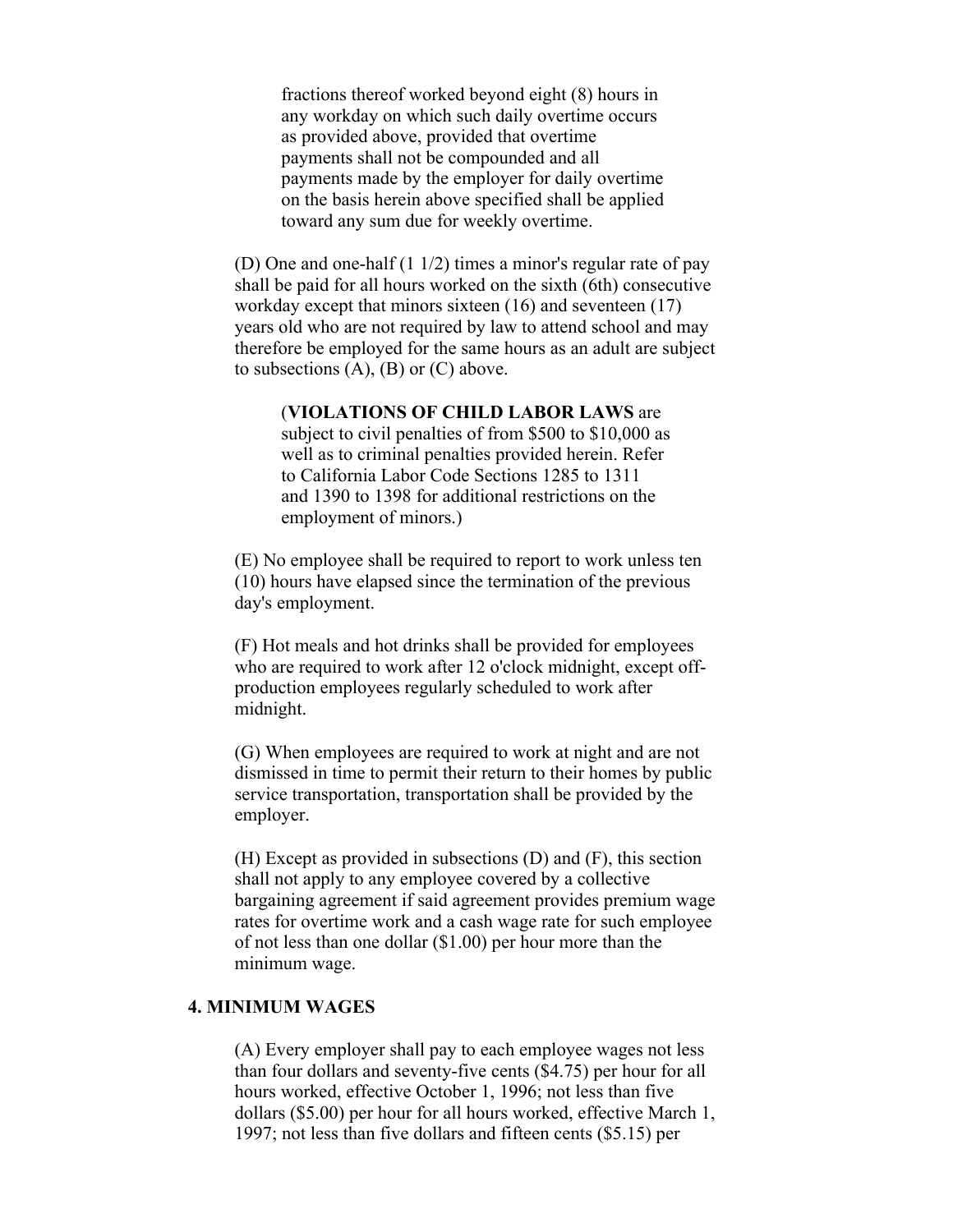hour for all hours worked, effective September 1, 1997; and not less than five dollars and seventy-five cents (\$5.75) per hour for all hours worked, effective March 1, 1998, except:

(1) LEARNERS. Employees 18 years of age or over, during their first one hundred and sixty (160) hours of employment in occupations in which they have no previous similar or related experience, may be paid not less than eighty-five percent (85%) of the minimum wage rounded to the nearest nickel.

(2) MINORS may be paid not less than eighty-five percent (85%) of the minimum wage rounded to the nearest nickel provided that the number of minors employed at said lesser rate shall not exceed twenty-five percent (25%) of the persons regularly employed in the establishment. An employer of less than ten  $(10)$  persons may employ three  $(3)$  minors at said lesser rate. The twenty-five percent (25%) limitation on the employment of minors shall not apply during school vacations.

> **NOTE:** Under certain conditions, the full minimum wage may be required for minors. See Labor Code Section 1391.2 (b).

(B) Every employer shall pay to each employee, on the established payday for the period involved, not less than the applicable minimum wage for all hours worked in the payroll period, whether the remuneration is measured by time, piece, commission, or otherwise.

(C) Every employer shall pay extra players employed on a daily basis in cash or negotiable checks at the time of dismissal, or by negotiable check mailed within twenty-four (24) hours thereafter, Saturdays, Sundays, and holidays excepted.

(D) When an employee works a split shift, one hour´s pay at the minimum wage shall be paid in addition to the minimum wage for that workday, except when the employee resides at the place of employment.

(E) Costume Fitting. Extra players who are required to fit costumes at the place of employment or at costumers designated by the employer, shall be paid not less than a full day's agreed wage if not given employment in the productions for which the extra was fitted.

(F) Night Work, Wet Work or Dangerous Work. Employers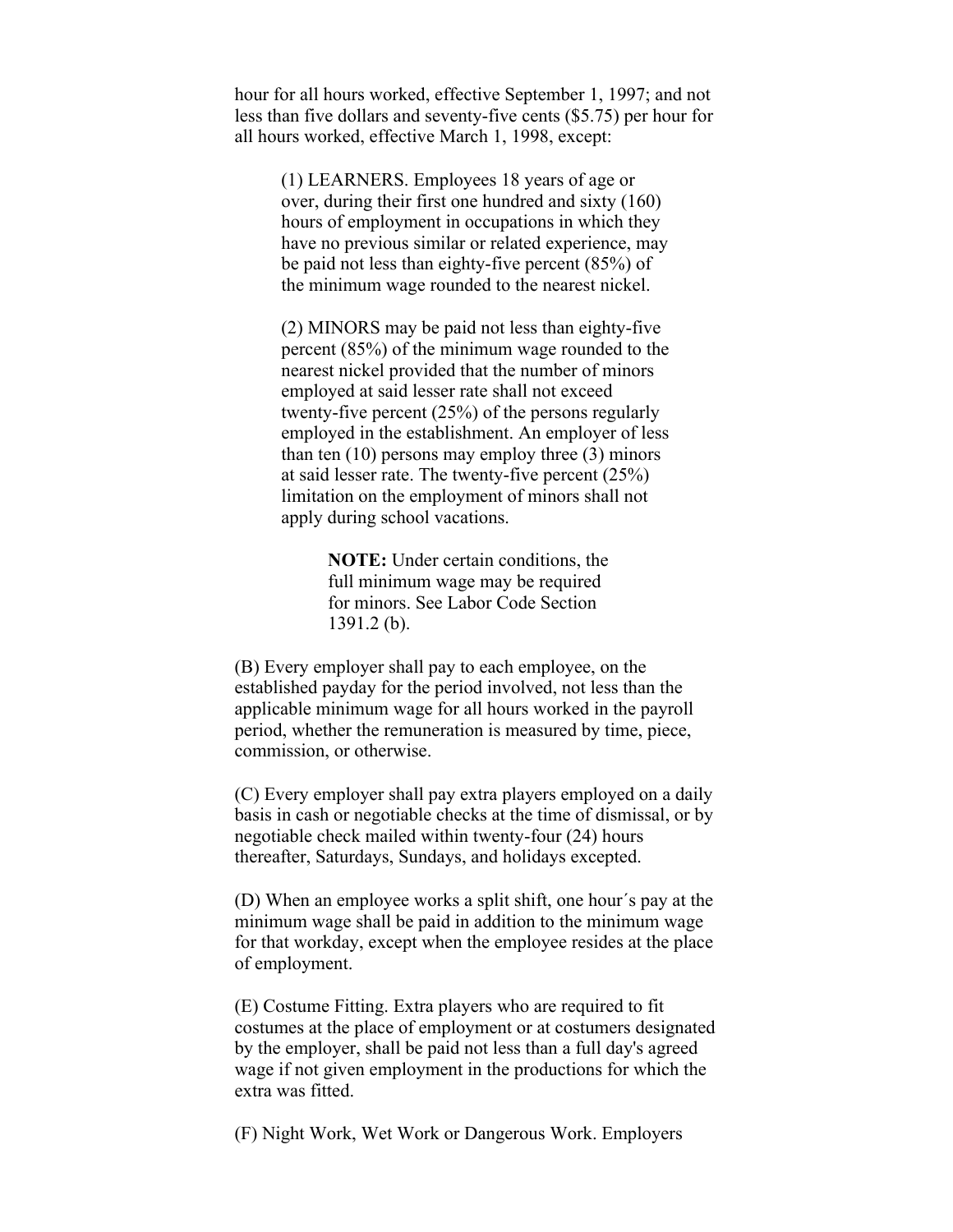shall notify extra players at the time of the call of the character of the work when extras are required to do night work, wet work, or work of a rough or dangerous character; and if the employer fails to do so, the employee shall have the option of refusing to work and shall be paid for all time consumed. If the personal wardrobe or property of extras is damaged through the nature of the work, extras shall be compensated therefor.

(G) Interviews. Interviews or auditions for extra players which exceed one and one-half (1 1/2) hours in length shall be paid for at not less than the minimum wage.

(H) The provisions of this section shall not apply to apprentices regularly indentured under the State Division of Apprenticeship Standards.

#### **5. REPORTING TIME PAY**

(A) Each workday an employee is required to report for work and does report, but is not put to work or is furnished less than half said employee´s usual or scheduled day´s work, the employee shall be paid for half the usual or scheduled day´s work, but in no event for less than two (2) hours nor more than four (4) hours, at the employee´s regular rate of pay, which shall not be less than the minimum wage.

(B) If an employee is required to report for work a second time in any one workday and is furnished less than two hours of work on the second reporting, said employee shall be paid for two hours at the employee´s regular rate of pay, which shall not be less than the minimum wage.

(C) The foregoing reporting time pay provisions are not applicable when:

> (1) Operations cannot commence or continue due to threats to employees or property; or when recommended by civil authorities; or

(2) Public utilities fail to supply electricity, water, or gas, or there is a failure in the public utilities, or sewer system; or

(3) The interruption of work is caused by an Act of God or other cause not within the employer´s control.

(D) This section shall not apply to an employee on paid standby status who is called to perform assigned work at a time other than the employee´s scheduled reporting time.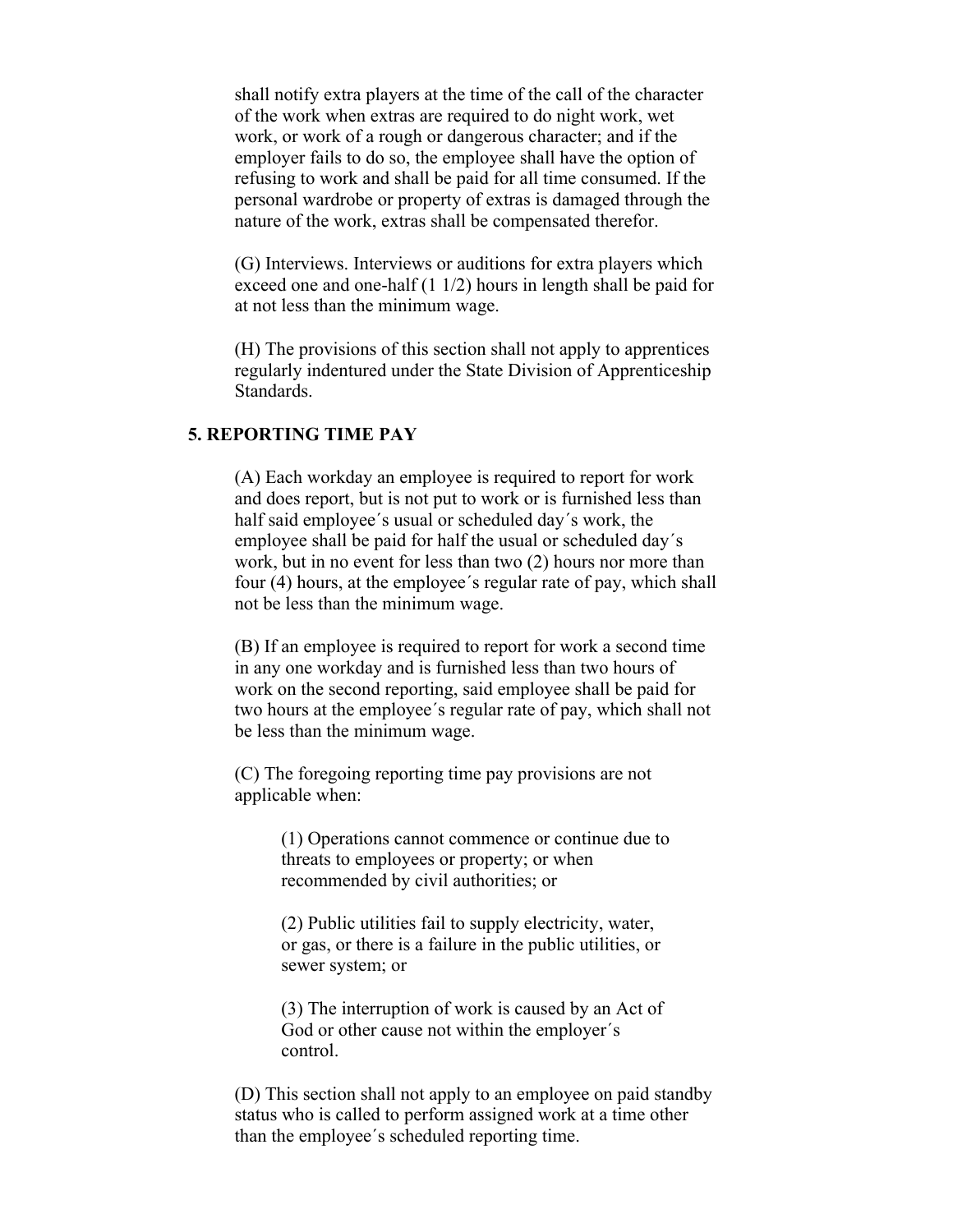# **6. LICENSES FOR HANDICAPPED WORKERS**

A license may be issued by the Division authorizing employment of a person whose earning capacity is impaired by physical disability or mental deficiency at less than the minimum wage. Such licenses shall be granted only upon joint application of employer and employee and employee´s representative if any.

A special license may be issued to a nonprofit organization such as a sheltered workshop or rehabilitation facility fixing special minimum rates to enable the employment of such persons without requiring individual licenses of such employees.

All such licenses and special licenses shall be renewed on a yearly basis or more frequently at the discretion of the Division.

(See California Labor Code, Sections 1191 and 1191.5.)

## **7. RECORDS**

(A) Every employer shall keep accurate information with respect to each employee including the following:

> (1) Full name, home address, occupation and social security number.

(2) Birthdate, if under 18 years, and designation as a minor.

(3) Time records showing when the employee begins and ends each work period. Meal periods, split shift intervals and total daily hours worked shall also be recorded. Meal periods during which operations cease and authorized rest periods need not be recorded.

(4) Total wages paid each payroll period, including value of board, lodging, or other compensation actually furnished to the employee.

(5) Total hours worked in the payroll period, and applicable rates of pay. This information shall be made readily available to the employee upon reasonable request.

(6) When a piece rate or incentive plan is in operation, piece rates or an explanation of the incentive plan formula shall be provided to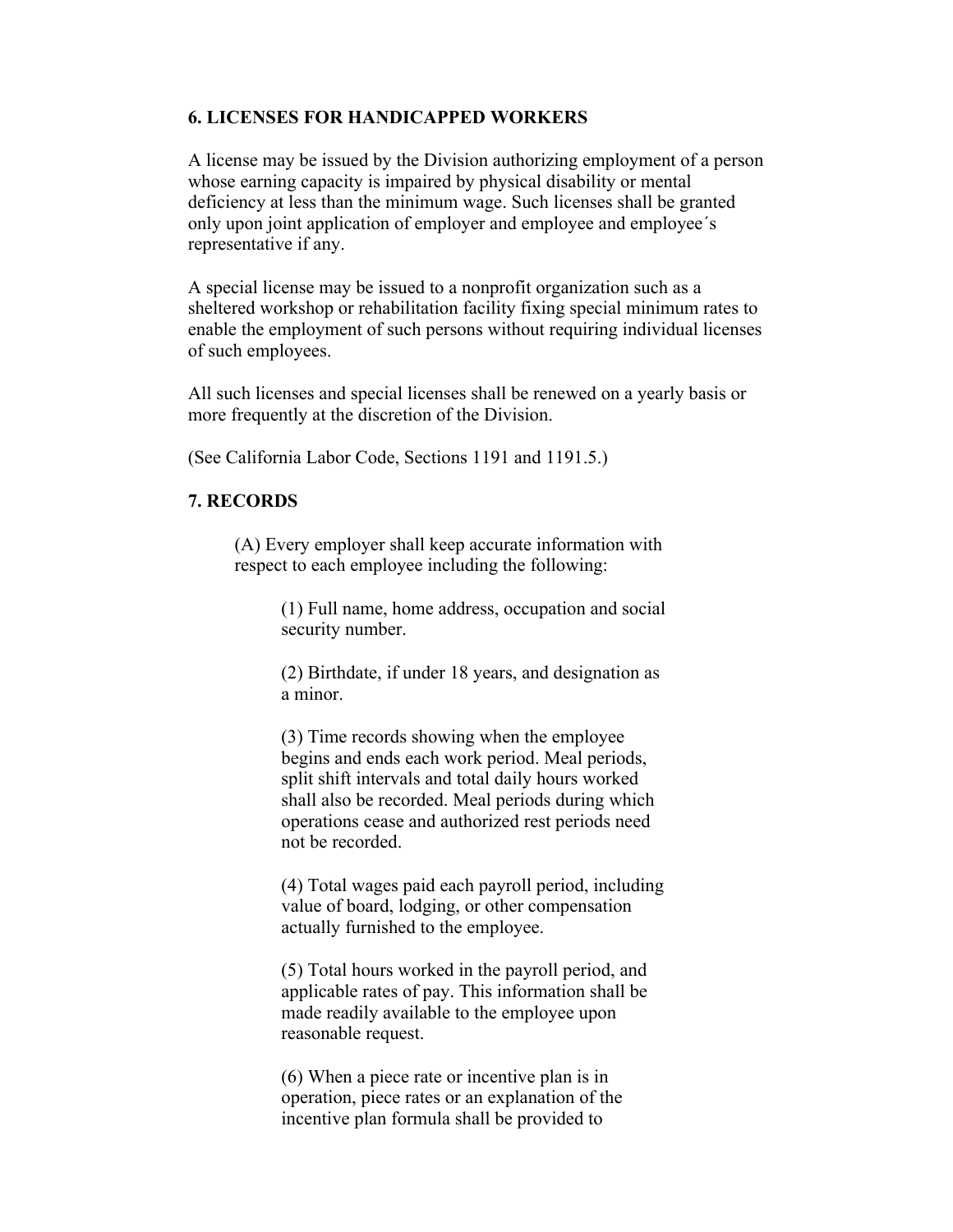employees. An accurate production record shall be maintained by the employer.

(B) Every employer shall semimonthly or at the time of each payment of wages furnish each employee, either as a detachable part of the check, draft, or voucher paying the employee´s wages, or separately, an itemized statement in writing showing: (1) all deductions; (2) the inclusive dates of the period for which the employee is paid; (3) the name of the employee or the employee´s social security number; and (4) the name of the employer, provided all deductions made on written orders of the employee may be aggregated and shown as one item.

(C) All required records shall be in the English language and in ink or other indelible form, properly dated, showing month, day and year, and shall be kept on file by the employer for at least three years at the place of employment or at a central location within the State of California. An employee´s records shall be available for inspection by the employee upon reasonable request.

(D) Clocks shall be provided in all major work areas or within reasonable distance thereto insofar as practicable.

#### **8. CASH SHORTAGE AND BREAKAGE**

No employer shall make any deduction from the wage or require any reimbursement from an employee for any cash shortage, breakage, or loss of equipment, unless it can be shown that the shortage, breakage, or loss is caused by a dishonest or willful act, or by the gross negligence of the employee.

[The former second sentence which was part of this section, effective January 1, 1980, was removed, effective April 24, 1989, based on a judicial determination that it was inconsistent with California law and, therefore, invalid and unenforceable. *People v. Industrial Welfare Commission et al.*, Santa Cruz Superior Court No. 85071.]

## **9. UNIFORMS AND EQUIPMENT**

(A) When uniforms are required by the employer to be worn by the employee as a condition of employment, such uniforms shall be provided and maintained by the employer. The term "uniform" includes wearing apparel and accessories of distinctive design or color.

**NOTE:** This section shall not apply to protective apparel regulated by the Occupational Safety and Health Standards Board.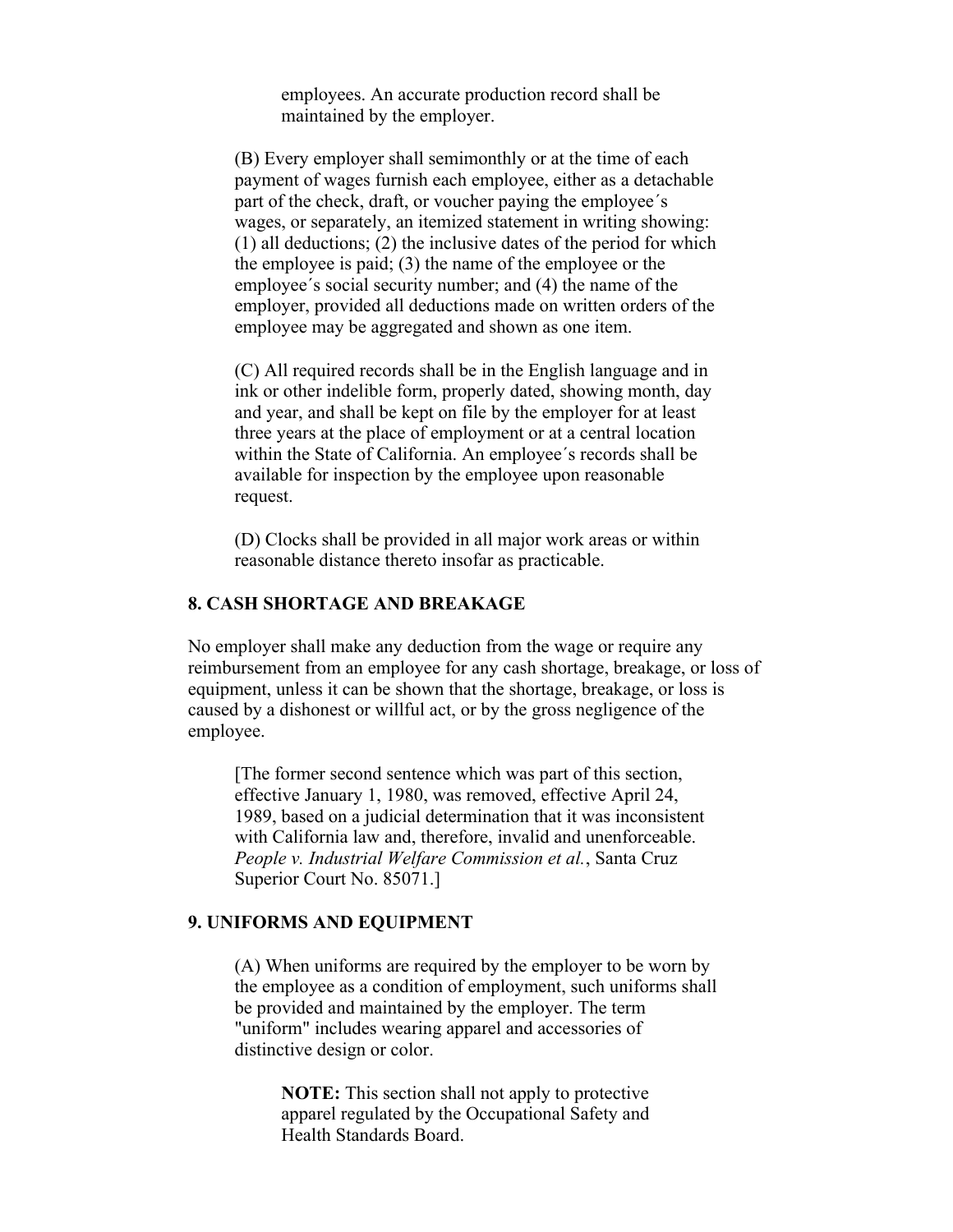(B) When tools or equipment are required by the employer or are necessary to the performance of a job, such tools and equipment shall be provided and maintained by the employer, except that an employee whose wages are at least two (2) times the minimum wage provided herein may be required to provide and maintain hand tools and equipment customarily required by the trade or craft. This subsection (B) shall not apply to apprentices regularly indentured under the State Division of Apprenticeship Standards.

**NOTE:** This section shall not apply to protective equipment and safety devices on tools regulated by the Occupational Safety and Health Standards Board.

(C) A reasonable deposit may be required as security for the return of the items furnished by the employer under provisions of subsections (A) and (B) of this section upon issuance of a receipt to the employee for such deposit. Such deposits shall be made pursuant to Section 400 and following of the Labor Code or an employer with the prior written authorization of the employee may deduct from the employee´s last check the cost of an item furnished pursuant to (A) and (B) above in the event said item is not returned. No deduction shall be made at any time for normal wear and tear. All items furnished by the employer shall be returned by the employee upon completion of the job.

(D) No extra player shall be required by the employer to wear any wardrobe, consisting of wearing apparel and/or accessories, after prior use thereof by another, unless it shall have been first cleaned or laundered and/or made sanitary at the employer's expense.

#### **10. MEALS AND LODGING**

(A) **"Meal"** means an adequate, well-balanced serving of a variety of wholesome, nutritious foods.

**"Lodging"** means living accommodations available to the employee for full-time occupancy which are adequate, decent, and sanitary according to usual and customary standards. Employees shall not be required to share a bed.

(B) Meals or lodging may not be credited against the minimum wage without a voluntary written agreement between the employer and the employee. When credit for meals or lodging is used to meet part of the employer´s minimum wage obligation, the amounts so credited may not be more than the following: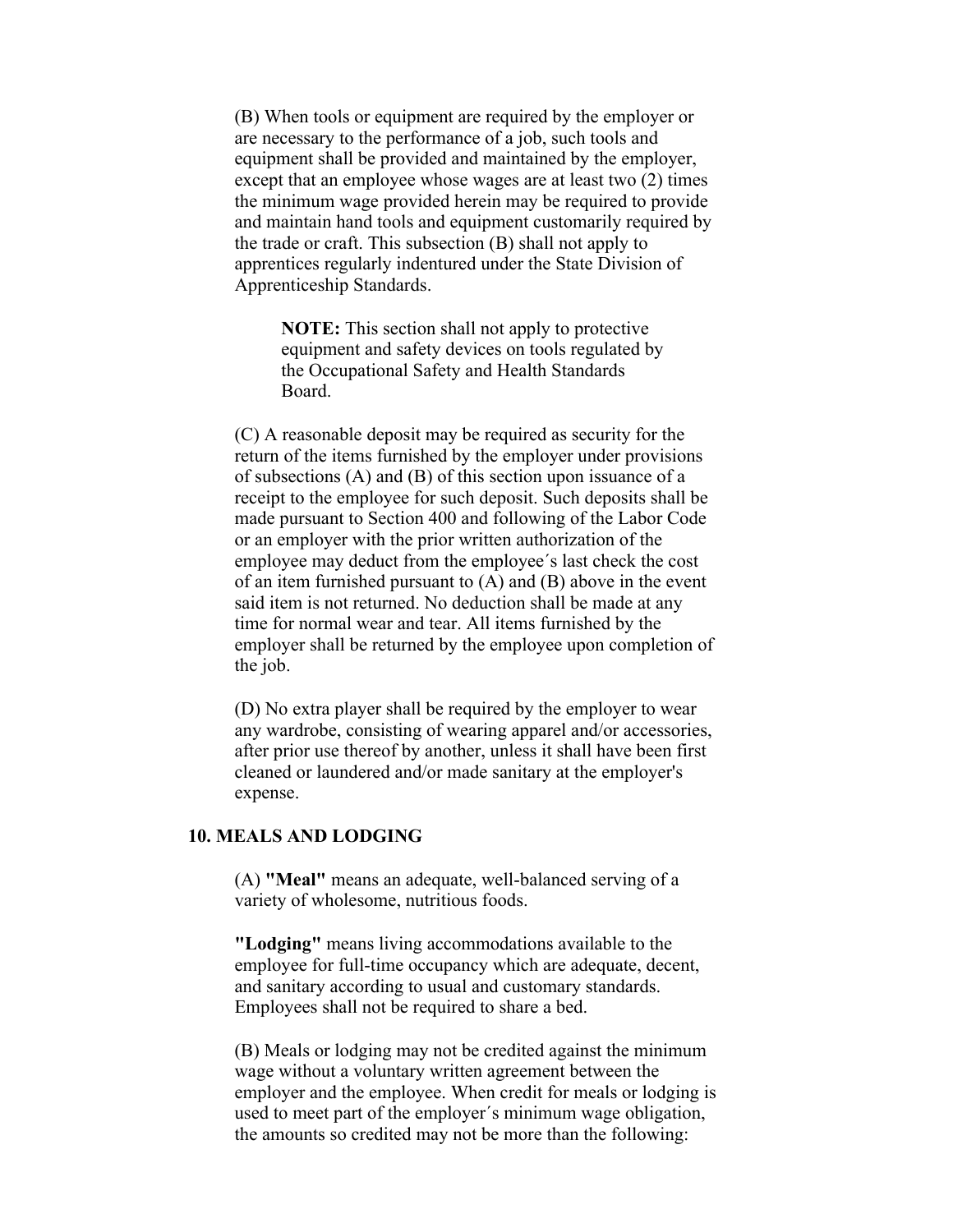| Effective<br>January 1, 1998                                                              | Effective<br>March 1,<br>1998                                         |
|-------------------------------------------------------------------------------------------|-----------------------------------------------------------------------|
|                                                                                           | \$27.05 per<br>week                                                   |
|                                                                                           | $$22.30$ per<br>week                                                  |
| ordinary rental value, and in no event<br>\$290.80                                        | \$324.70<br>per month                                                 |
| Where a couple are both employed by<br>ordinary rental value, and in no event<br>\$430.20 | \$480.30<br>per month                                                 |
| \$1.80<br>\$2.55<br>\$3.40                                                                | \$2.05<br>\$2.85<br>\$3.80                                            |
|                                                                                           | $$24.25$ per<br>week<br>\$20.00 per<br>week<br>per month<br>per month |

(C) Meals evaluated as part of the minimum wage must be bona fide meals consistent with the employee´s work shift. Deductions shall not be made for meals not received nor lodging not used.

(D) If, as a condition of employment, the employee must live at the place of employment or occupy quarters owned or under the control of the employer, then the employer may not charge rent in excess of the values listed herein.

#### **11. MEAL PERIODS**

(A) No employer shall employ any person for a work period of more than six (6) hours without a meal period of not less than thirty (30) minutes nor more than one (1) hour. Subsequent meal periods for all employees shall be called not later than six (6) hours after the termination of the preceding meal period.

(B) Unless the employee is relieved of all duty during a thirty (30) minute meal period, the meal period shall be considered an "on duty" meal period and counted as time worked. An "on duty" meal period shall be permitted only when the nature of the work prevents an employee from being relieved of all duty and when by written agreement between the parties an on-the-job paid meal period is agreed to.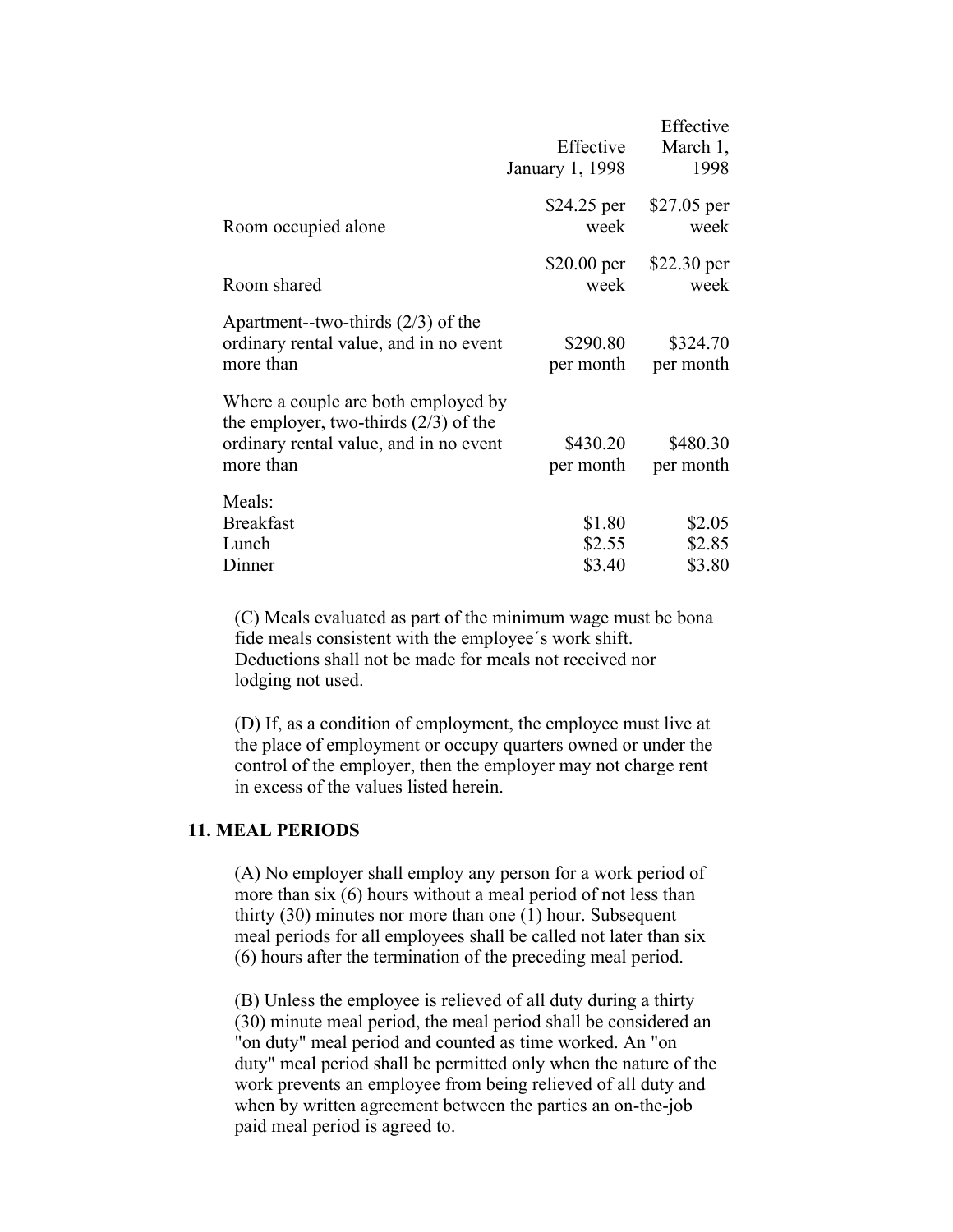(C) In all places of employment where employees are required to eat on the premises, a suitable place for that purpose shall be designated.

#### **12. REST PERIODS**

(A) Every employer shall authorize and permit all employees to take rest periods, which insofar as practicable shall be in the middle of each work period. The authorized rest period time shall be based on the total hours worked daily at the rate of ten (10) minutes net rest time per four (4) hours or major fraction thereof.

However, a rest period need not be authorized for employees whose total daily work time is less than three and one-half (3) 1/2) hours. Authorized rest period time shall be counted as hours worked for which there shall be no deduction from wages.

(B) Swimmers, dancers, skaters, and other performers engaged in strenuous physical activities shall have additional interim rest periods during periods of actual rehearsal or shooting.

# **13. CHANGE ROOMS AND RESTING FACILITIES**

(A) Employers shall provide suitable lockers, closets, or equivalent for the safekeeping of employees´ outer clothing during working hours, and when required, for their work clothing during nonworking hours. When the occupation requires a change of clothing, change rooms or equivalent space shall be provided in order that employees may change their clothing in reasonable privacy and comfort. These rooms or spaces may be adjacent to but shall be separate from toilet rooms and shall be kept clean.

**NOTE:** This section shall not apply to change rooms and storage facilities regulated by the Occupational Safety and Health Standards Board.

(B) Locker Rooms. Employers shall provide for adequate safekeeping of extra players' clothing during working hours. An adequate number of clothes racks shall be provided on sets or locations where extras are employed. If a locker is not provided on sets or on locations during time of employment of extras, a responsible party shall be put in charge of any clothing or property belonging to extra players.

(C) Separate dressing rooms shall be provided at studios or locations for extra players of each sex.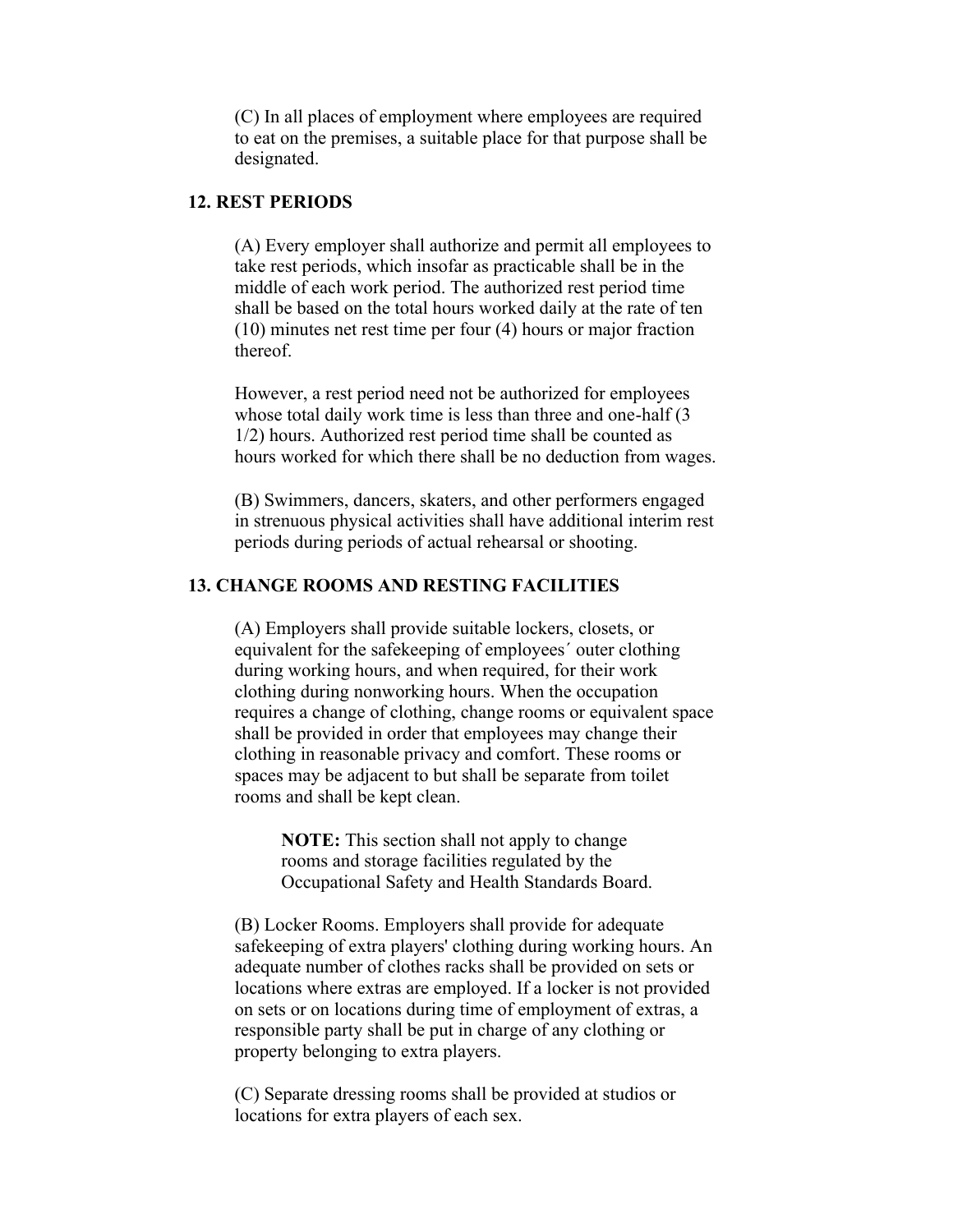(D) Suitable resting facilities shall be provided in an area separate from the toilet rooms and shall be available to employees during work hours.

(E) A stretcher, or a cot suitable for use as a stretcher, shall be provided on every stage or location.

# **14. SEATS**

(A) All working employees shall be provided with suitable seats when the nature of the work reasonably permits the use of seats.

(B) When employees are not engaged in the active duties of their employment and the nature of the work requires standing, an adequate number of suitable seats shall be placed in reasonable proximity to the work area and employees shall be permitted to use such seats when it does not interfere with the performance of their duties.

# **15. TEMPERATURE**

(A) The temperature maintained in each work area shall provide reasonable comfort consistent with industry-wide standards for the nature of the process and the work performed.

(B) If excessive heat or humidity is created by the work process, the employer shall take all feasible means to reduce such excessive heat or humidity to a degree providing reasonable comfort. Where the nature of the employment requires a temperature of less than 60° F., a heated room shall be provided to which employees may retire for warmth, and such room shall be maintained at not less than 68°.

(C) A temperature of not less than 68° shall be maintained in the toilet rooms, resting rooms, and change rooms during hours of use.

(D) Federal and State energy guidelines shall prevail over any conflicting provision of this section.

# **16. ELEVATORS**

Adequate elevator, escalator or similar service consistent with industry-wide standards for the nature of the process and the work performed shall be provided when employees are employed four floors or more above or below ground level.

#### **17. EXEMPTIONS**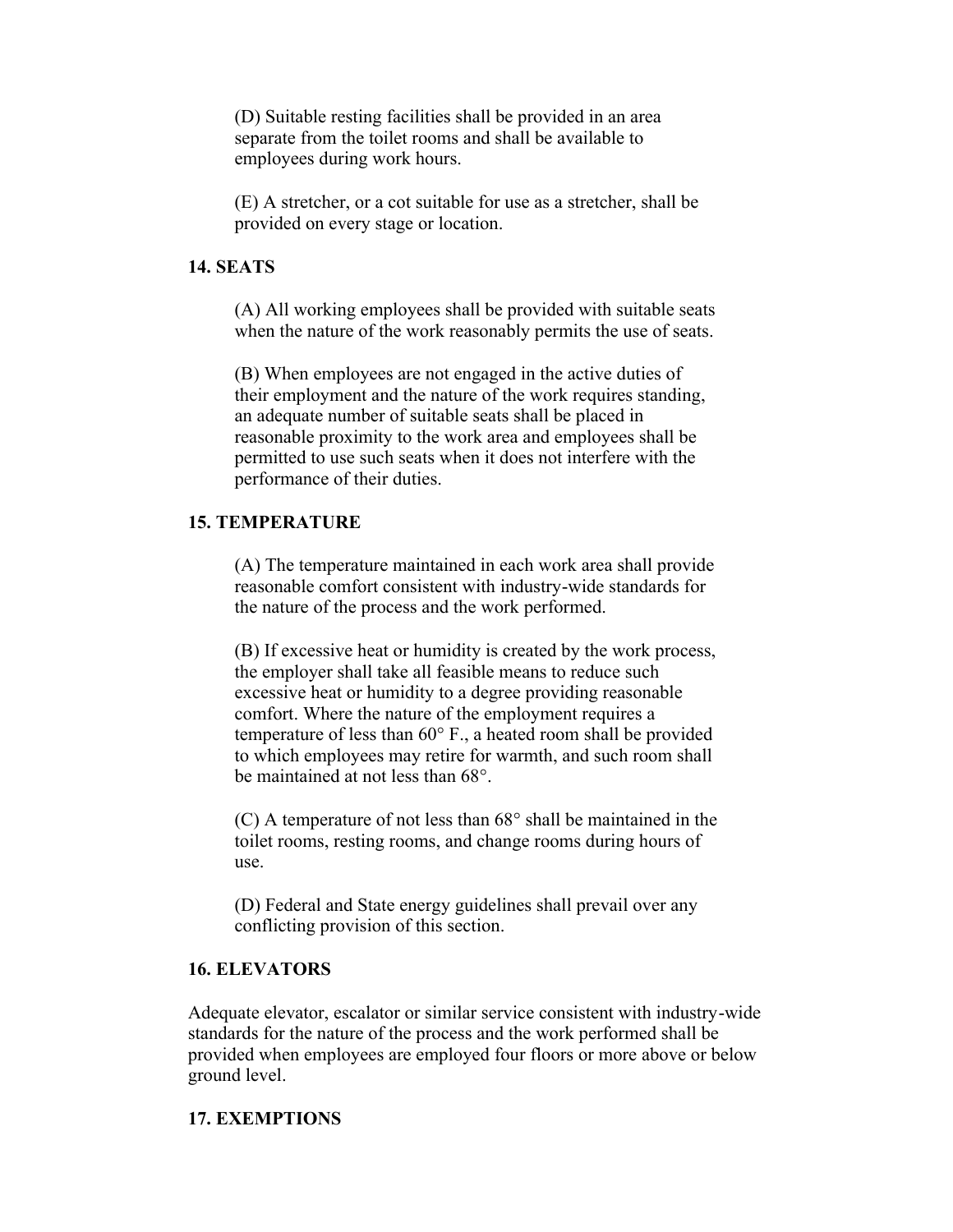(A) If, in the opinion of the Division after due investigation, it is found that the enforcement of any provision contained in Section 7, Records; Section 11, Meal Periods; Section 12, Rest Periods; Section 13, Change Rooms and Resting Facilities; Section 14, Seats; Section 15, Temperature; or Section 16, Elevators, would not materially affect the welfare or comfort of employees and would work an undue hardship on the employer, exemption may be made at the discretion of the Division. Such exemptions shall be in writing to be effective and may be revoked after reasonable notice is given in writing. Application for exemption shall be made by the employer or by the employee and/or the employee´s representative to the Division in writing. A copy of the application shall be posted at the place of employment at the time the application is filed with the Division.

(B) Exemptions from the requirements of Sections 13, 14, 15 and 16 will be allowed during location operations without written permit or application; provided, however, that such exemptions may be revoked if the employer fails to provide working areas and facilities which are sanitary and as adequate as the nature of the location permits.

# **18. FILING REPORTS**

(See California Labor Code, Section 1174(a))

# **19. INSPECTION**

(See California Labor Code, Section 1174)

## **20. PENALTIES**

(See California Labor Code, Section 1199)

#### **21. SEPARABILITY**

If the application of any provision of this Order, or any section, subsection, subdivision, sentence, clause, phrase, word, or portion of this Order should be held invalid or unconstitutional or unauthorized or prohibited by statute, the remaining provisions thereof shall not be affected thereby, but shall continue to be given full force and effect as if the part so held invalid or unconstitutional had not been included herein.

# **22. POSTING OF ORDER**

Every employer shall keep a copy of this Order posted in an area frequented by employees where it may be easily read during the work day. Where the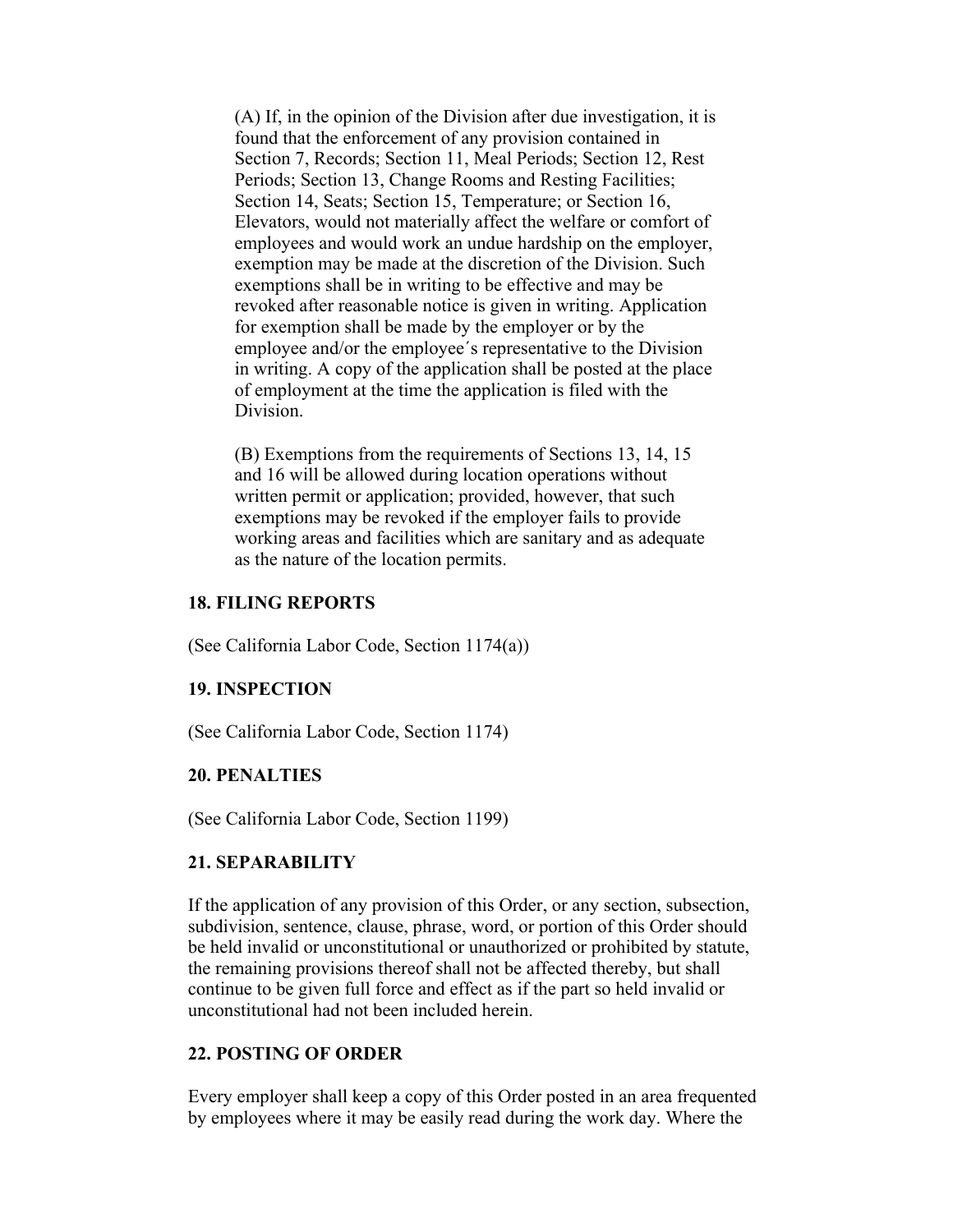location of work or other conditions make this impractical, every employer shall keep a copy of this Order and make it available to every employee upon request.

#### **EXCERPTS FROM THE LABOR CODE**

**Section 98.6.** (a) No person shall discharge or in any manner discriminate against any employee because such employee has filed any bona fide complaint or claim or instituted or caused to be instituted any proceeding under or relating to his rights, which are under the jurisdiction of the Labor Commissioner, or has testified or is about to testify in any such proceeding or because of the exercise by such employee on behalf of himself or others of any rights afforded him.

(b) Any employee who is discharged, threatened with discharge, demoted, suspended, or in any other manner discriminated against in the terms and conditions of such employment because such employee has made a bona fide complaint or claim to the division pursuant to this part shall be entitled to reinstatement and reimbursement for lost wages and work benefits caused by such acts of the employer. Any employer who willfully refuses to hire, promote, or otherwise restore an employee or former employee who has been determined to be eligible for such rehiring or promotion by a grievance procedure, arbitration or hearing authorized by law, is guilty of a misdemeanor.

**Note:** Nothing in this act shall be construed to entitle an employee to reinstatement or reimbursement for lost wages or work benefits if such employee willfully misrepresents any facts to support a complaint or claim filed with the Labor Commissioner.

**Section 200.** As used in this article: (a) "Wages" includes all amounts for labor performed by employees of every description, whether the amount is fixed or ascertained by the standard of time, task, piece, commission basis, or other method of calculation.

**Section 201.** If an employer discharges an employee, the wages earned and unpaid at the time of discharge are due and payable immediately.

**Section 201.5.** An employer who lays off a group of employees engaged in the production of motion pictures whose unusual or uncertain terms of employment require special computation in order to ascertain the amount due, shall be deemed to have made immediate payment within the meaning of Section 201 if the wages of such employees are paid within such reasonable time as may be necessary for computation or payment thereof; provided, however, that such reasonable time shall not exceed 24 hours after discharge excluding Saturdays, Sundays, and holidays; and provided further, such payment may be mailed and the date of mailing is the date of payment.

**Section 202.** If an employee not having a written contract for a definite period quits his employment, his wages shall become due and payable not later than 72 hours thereafter, unless the employee has given 72 hours previous notice of his intention to quit, in which case the employee is entitled to his wages at the time of quitting.

**Section 226.** (a) Every employer shall semimonthly, or at the time of each payment of wages, furnish each of his or her employees either as a detachable part of the check, draft, or voucher paying the employee´s wages, or separately when wages are paid by personal check or cash, an itemized statement in writing showing: (1) gross wages earned; (2) total hours worked by each employee whose compensation is based on an hourly wage; (3) all deductions; provided, that all deductions made on written orders of the employee may be aggregated and shown as one item; (4) net wages earned; (5) the inclusive dates of the period for which the employee is paid; (6) the name of the employee and his or her social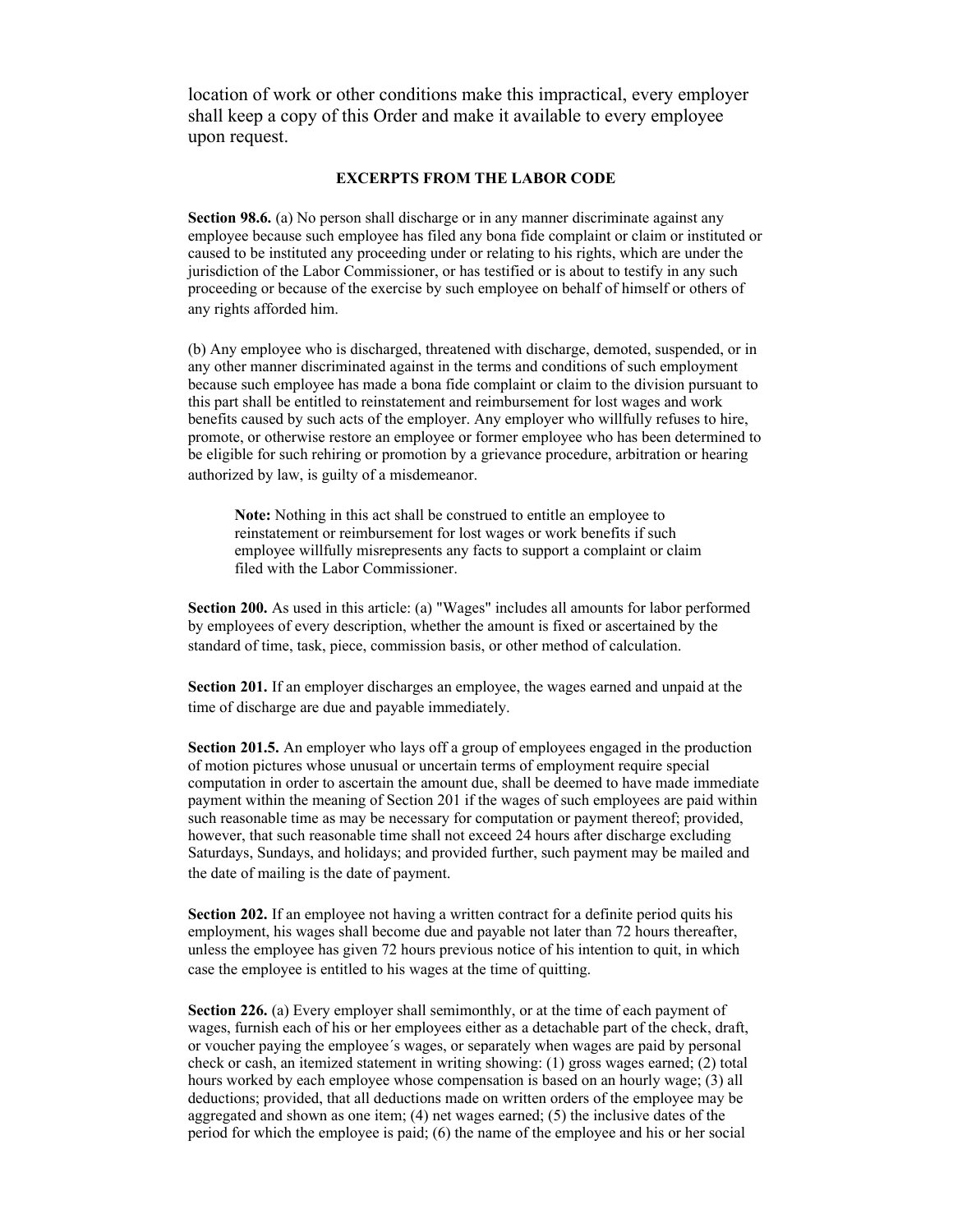security number; and (7) the name and address of the legal entity which is the employer.

**Section 1174.** Every person employing labor in this state shall:

(a) Furnish to the commission, at its request, reports or information which the commission requires to carry out this chapter. Such reports and information shall be verified if required by the commission or any member thereof.

(b) Allow any member of the commission or the employees of the Division of Labor Standards Enforcement free access to the place of business or employment of such person to secure any information or make any investigation which they are authorized by this chapter to ascertain or make. The commission may inspect or make excerpts, relating to the employment of employees, from the books, reports, contracts, payrolls, documents, or papers of such person.

**Section 1191.** For any occupation in which a minimum wage has been established, the commission may issue to an employee who is mentally or physically handicapped, or both, a special license authorizing the employment of the licensee for a period not to exceed one year from date of issue, at a wage less than the legal minimum wage. The commission shall fix a special minimum wage for the licensee. Such license may be renewed on a yearly basis.

**Section 1191.5.** Notwithstanding the provisions of Section 1191, the commission may issue a special license to a nonprofit organization such as a sheltered workshop or rehabilitation facility to permit the employment of employees who have been determined by the commission to meet the requirements in Section 1191 without requiring individual licenses of such employees. The commission shall fix a special minimum wage for such employees. The special license for the nonprofit corporation shall be renewed on a yearly basis, or more frequently as determined by the commission.

**Section 1199.** Every employer or other person acting either individually or as an officer, agent, or employee of another person is guilty of a misdemeanor and is punishable by a fine of not less than one hundred dollars (\$100) or by imprisonment for not less than 30 days, or by both, who does any of the following:

(a) Requires or causes any employee to work for longer hours than those fixed, or under conditions of labor prohibited by an order of the commission.

(b) Pays or causes to be paid to any employee a wage less than the minimum fixed by an order of the commission.

(c) Violates or refuses or neglects to comply with any provision of this chapter or any order or ruling of the commission.

**Section 1391.2.**(a) Notwithstanding Sections 1391 and 1391.1, any minor under 18 years of age who has been graduated from a high school maintaining a four-year course above the eighth grade of the elementary schools, or who has had an equal amount of education in a private school or by private tuition, or who has been awarded a certificate of proficiency pursuant to Section 48412 of the Education Code, may be employed for the same hours as an adult may be employed in performing the same work.

(b) Notwithstanding the provisions of the orders of the Industrial Welfare Commission, no employer shall pay any minor described in this section in his employ at wage rates less than the rates paid to adult employees in the same establishment for the same quantity and quality of the same classification of work; provided, however, that nothing herein shall